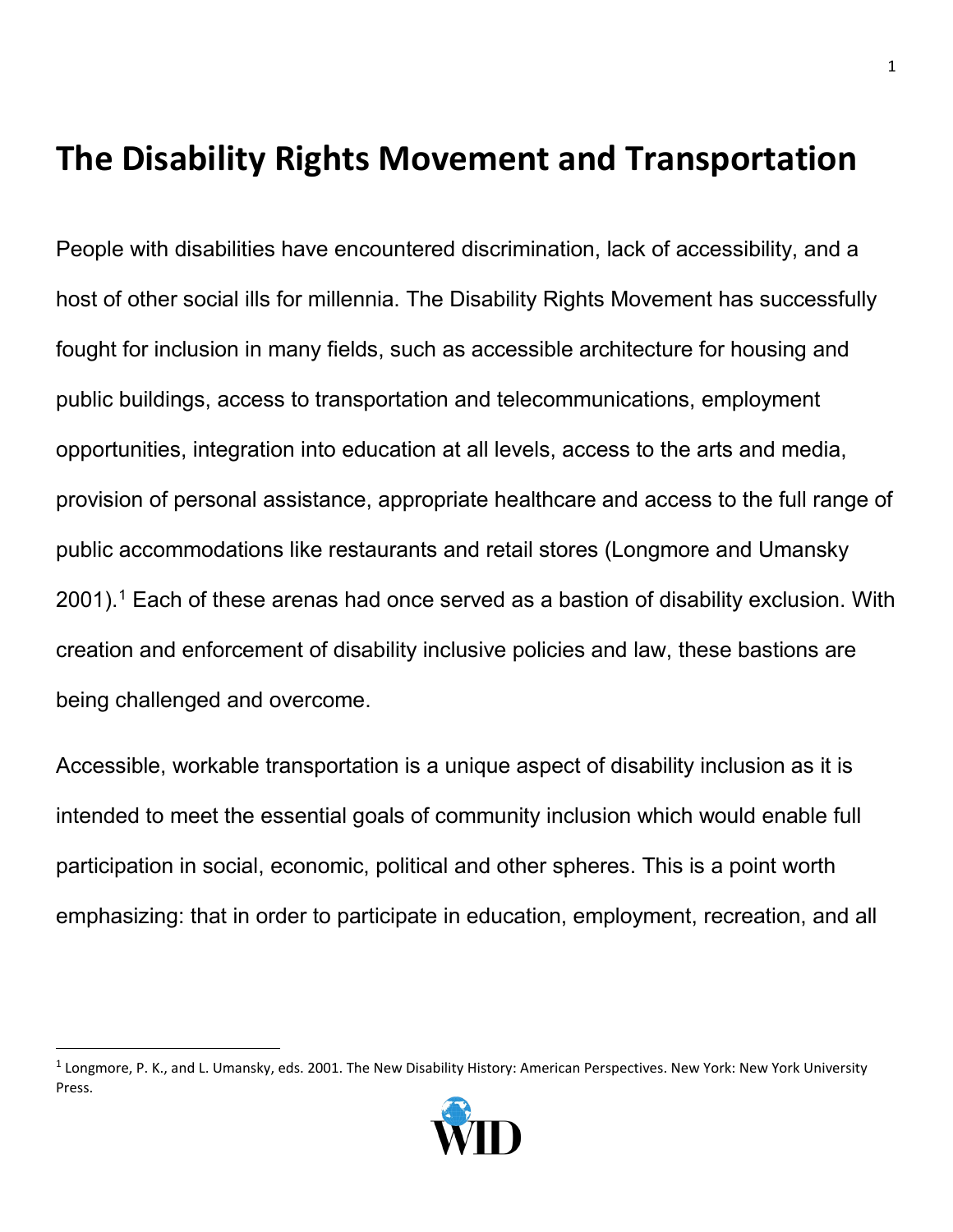other aspects of the life of the community, people must be able to get to where community resources and activities happen. Getting there is essential to participation. Historically, traditional means of transportation for this diverse constituency has been held back by stereotyped notions that people with disabilities don't leave home very much, aren't likely to be employed, don't socialize much, or don't live lives with spontaneity, as do others in the community. These oppressive notions have constrained planning and development for full inclusion in transportation. For example, initial efforts at transportation resources in the 1960s forward, attempted to address the need to get to medical appointments, with ambulance-type vans, as if that was the primary justifiable destination for this population. (Harlan Hahn.)

Until the 1970s, there were little efforts toward disability accessible transportation other than private vans operated by services agencies for their own clients, such as medical transport and senior centers for shopping.

This changed dramatically with the activist-minded disability rights movement of the late 1970s and 80s. A grass-roots disability rights organization, ADAPT, Americans Disabled for Accessible Public Transit\* founded by Rev. Wade Blank in 1983, in Denver, Colorado, began using protests, including blocking traffic, and filing lawsuits, to move this issue forward. They were very successful--by the 1990 passage of the Americans with Disabilities Act, accessible transportation, Title II, became federal law.

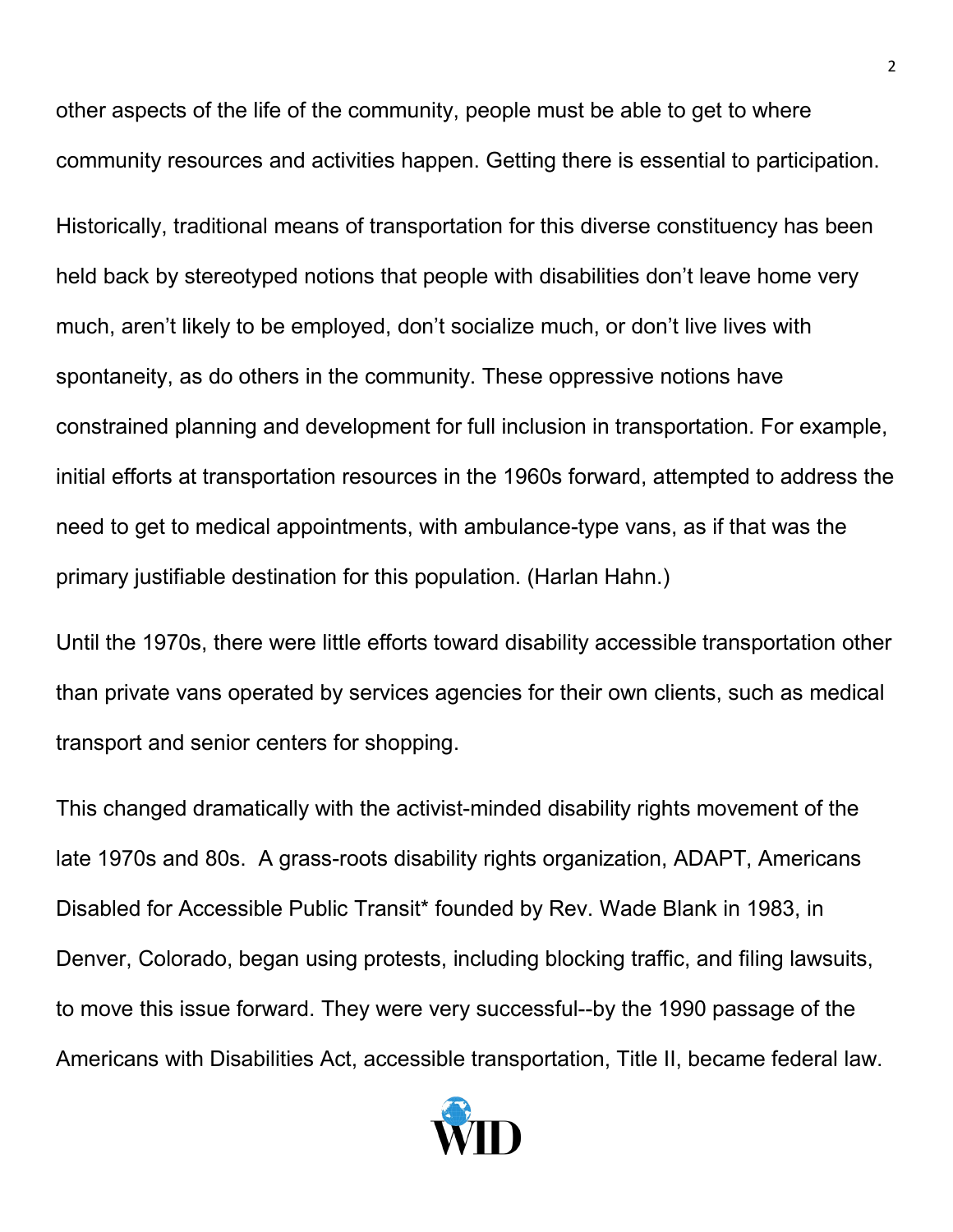With these new laws, communities all over the U.S. are required to provide the full range of accessible transportation modalities, such as fixed route busses with lifts, paratransit, accessible trains, etc. Major cities around the U.S. have complied with these requirements, over these four decades, but we are still fighting for full compliance with our laws and regulations, especially in suburban and rural areas, and in quality, full service paratransit.

In 1991, this group changed their name to American Disabled for Attendant Programs Today, in order to focus on community integration, and fighting nursing home and other restrictive placement.

Availability of inclusive transportation "sends a message," as well as facilitates the reality that our society wants, expects and creates the resources for people with disabilities to get there and be there to participate in everything – not just "disabilityrelated" activities, e.g. medical and social service agency appointments. Similar efforts at transportation-focused availability, community access, etc. are also growing for seniors. Times have changed and disability inclusion is gradually becoming a reality. Limits that present themselves are to be challenged.

Widespread efforts to reduce the environmental footprint of the transportation system will affect the availability and reliability of assorted transportation methods, while natural disasters and climate change impacts may constrain transportation systems or

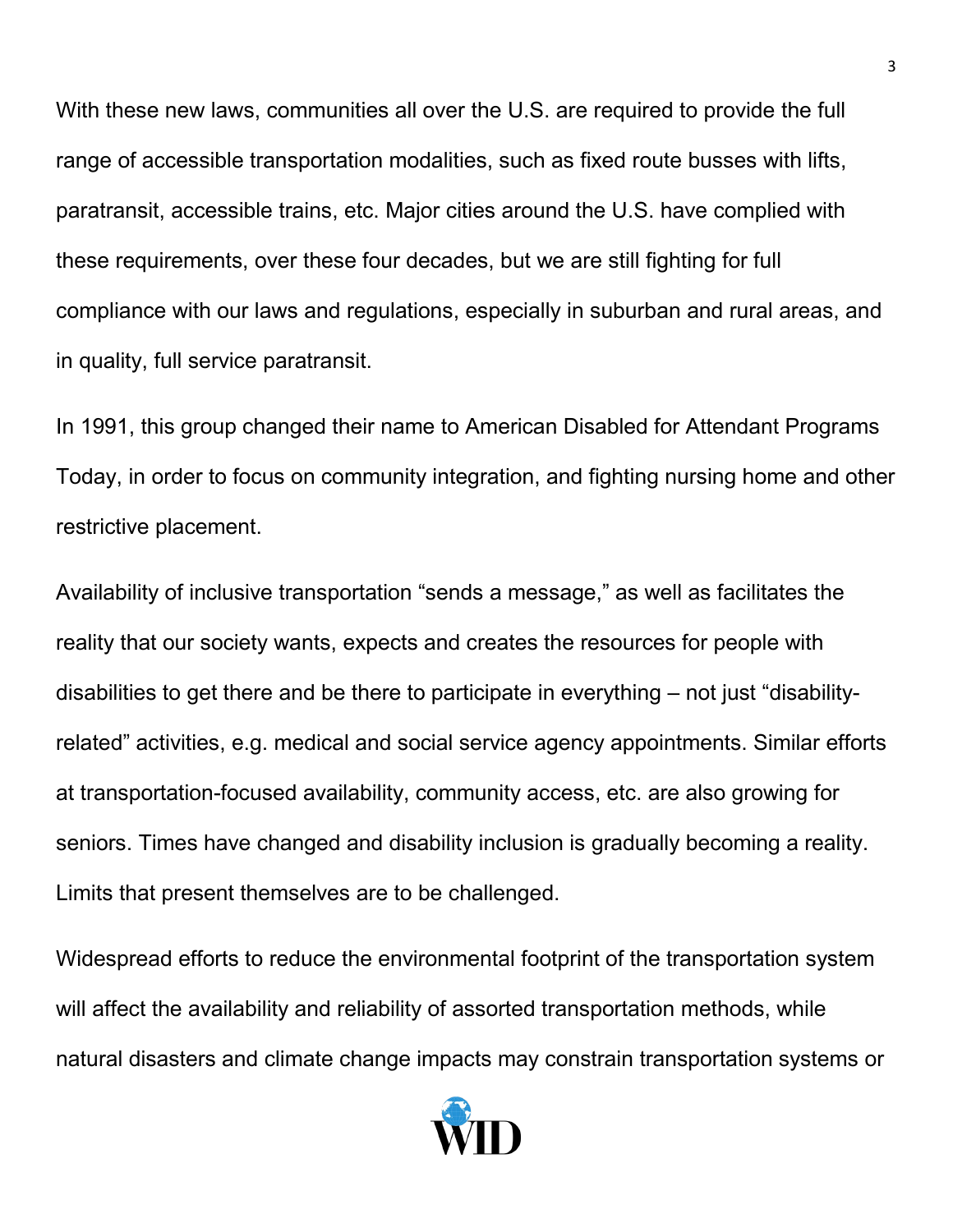bring them off-line entirely (in both short- and long-term time frames). We will need to continually expand our imagining of fully inclusive transportation to meet these and other growing challenges, such as disaster preparedness, climate change impact, and transformations toward more sustainable infrastructure.

## **Disability History and Community in the Bay Area**

Sections of the Bay Area feature vibrant networks and organizations representing people with disabilities, and active disability communities in general. Berkeley, located in Alameda County in the East Bay, is widely recognized as the birthplace of the modern Independent Living (IL) movement, which advocates for people with disabilities' ability to reside in the community with full access to housing, employment, public spaces, and the services and accommodations necessary to achieve independence. The IL movement and related advocacy reached many milestones to increase access and government services, including: publicly-funded healthcare, financial supports and personal attendant services; physically-accessible public spaces, businesses, and transportation systems; non-discrimination and reasonable accommodations in employment; and more. These achievements have been reinforced through laws and regulations, most notably Section 504 of the Rehabilitation Act of 1973 (requiring that federally-funded infrastructure, programs and services be fully accessible) and the Americans with Disabilities Act (ADA) of 1990 (which

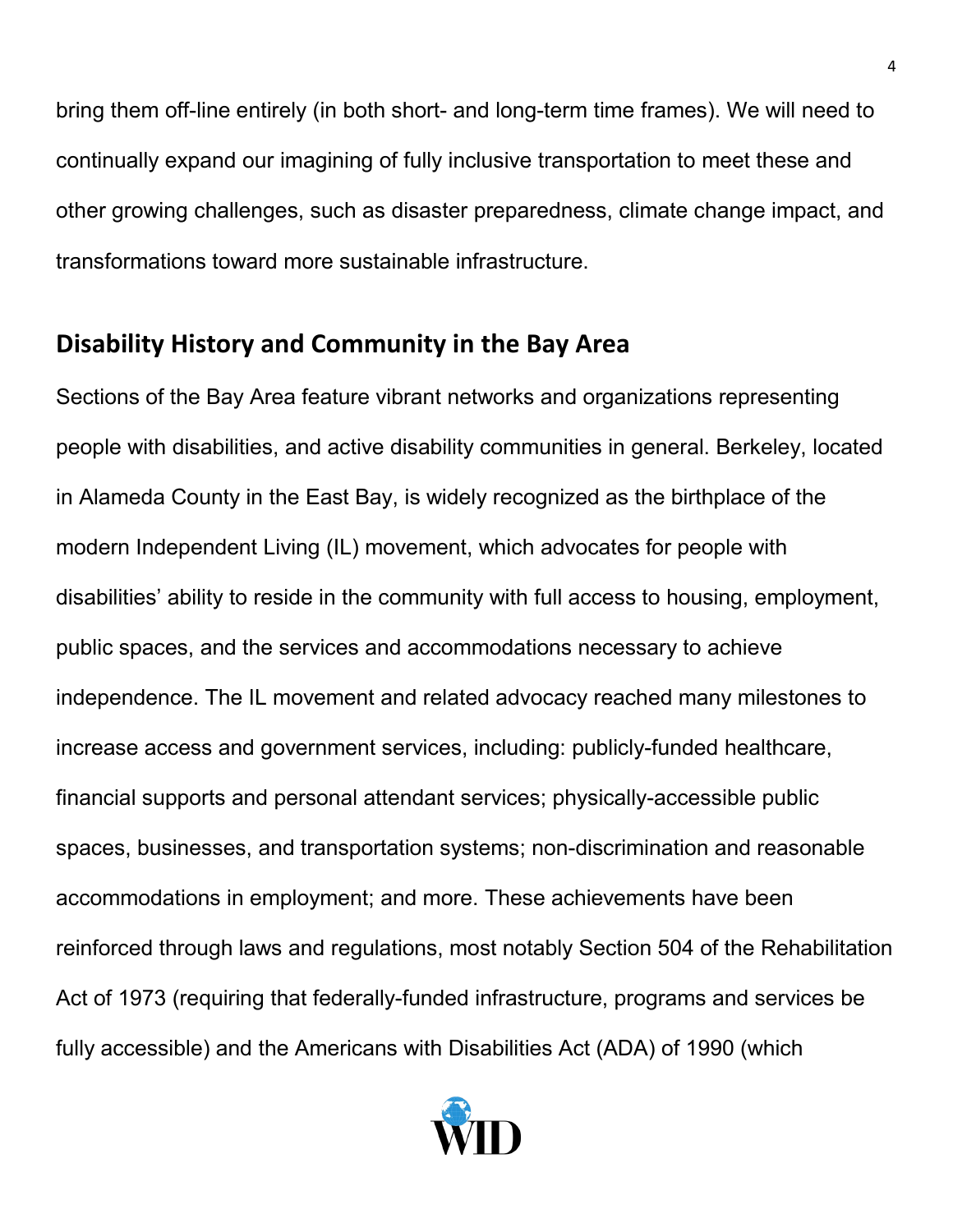expanded requirements of accessibility to nearly all public accommodations, buildings, transportation, etc., along with guidelines for doing so). The progress of the IL movement has taken decades of navigating political spaces, engaging media, holding direct-action protests (e.g. blocking inaccessible buses with wheelchairs or crawling up the steps of Washington's capitol building), filing lawsuits, and more. Results have been truly transformative, as people with disabilities' quality-of-life are undoubtedly better than before IL advocacy. However, there is much more to be done to reach full "universal accessibility" and non-discrimination, and advocates are continually pursuing legislation, regulation, and litigation to reach these goals.

The many organizations serving people with disabilities in the Bay Area is an asset to transportation planners. Berkeley is home to the first center for independent living (CIL) in the country, which provides an array of community supports such as assistance finding housing, hiring caregivers, navigating transportation, managing government benefits, as well as hosting forums, outings, and support groups. These supports have since spread nation-wide and there are more than 400 Independent Living Centers (ILCs) across the country. Similar organizations exist to serve specific disability groups, such as San Francisco's Lighthouse for the Blind and Visually Impaired and Oakland's Deaf Counseling, Advocacy & Referral Agency (DCARA). ILCs and other disabilityfocused organizations can serve as a "go-to" partners and sources of information for